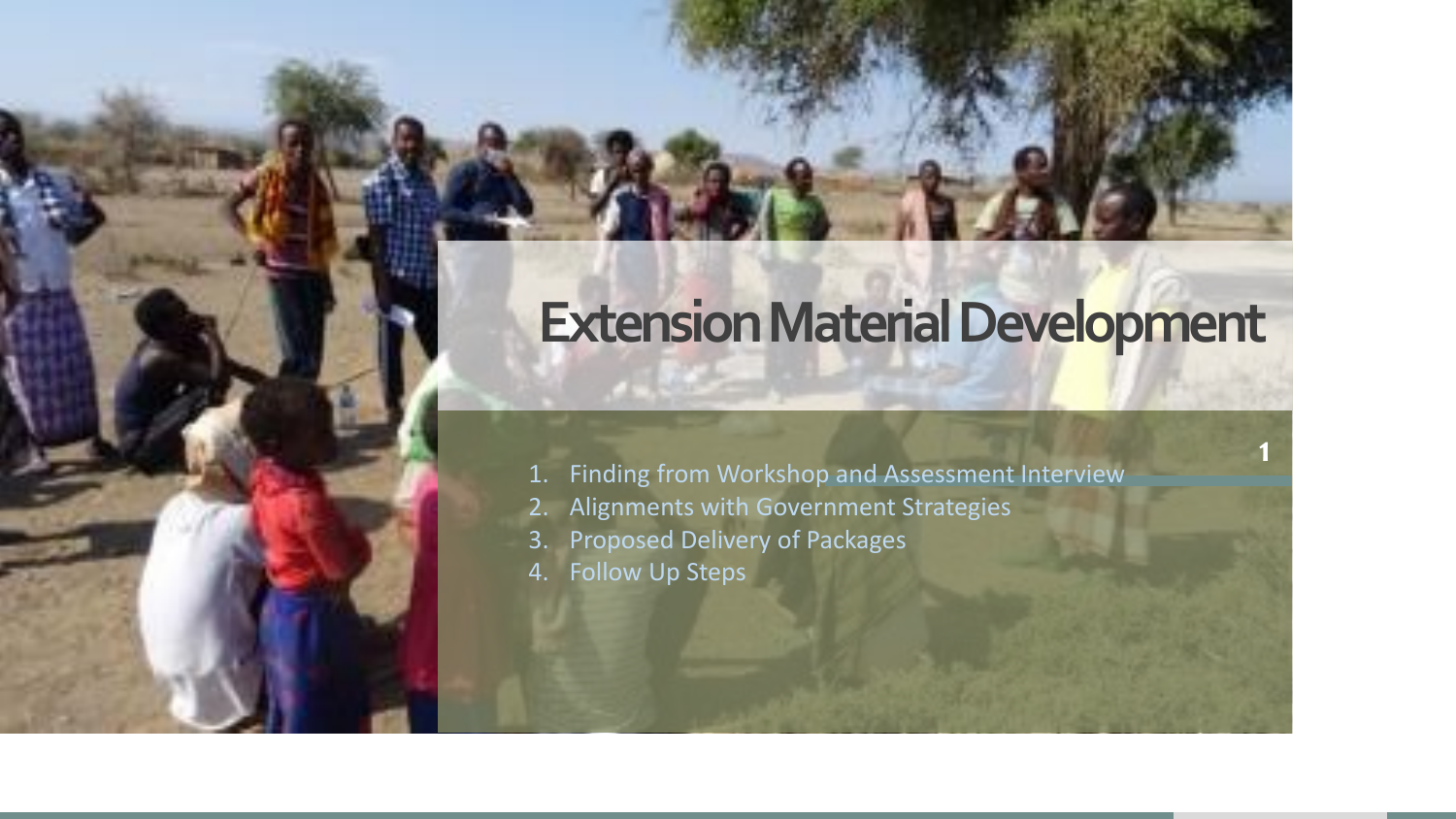### 1. Finding from Workshop and Assessment Interview



Assessment has been conducted at different levels:

- **Key Informant Interview** at Federal and Regional levels (Afar and Somali Regions) with government sectors, NGOs and Development Partners (32 respondents were reached in total.
- **Regional Workshops** (in Semera and Jigjiga): 22 people attended in total.
- **Inception Workshop at National Level** (27 people attended it physically and 11 attended it virtually.
- **Community Interview and Focus Group Discussion**  ( in the two regions) about 200 people reached.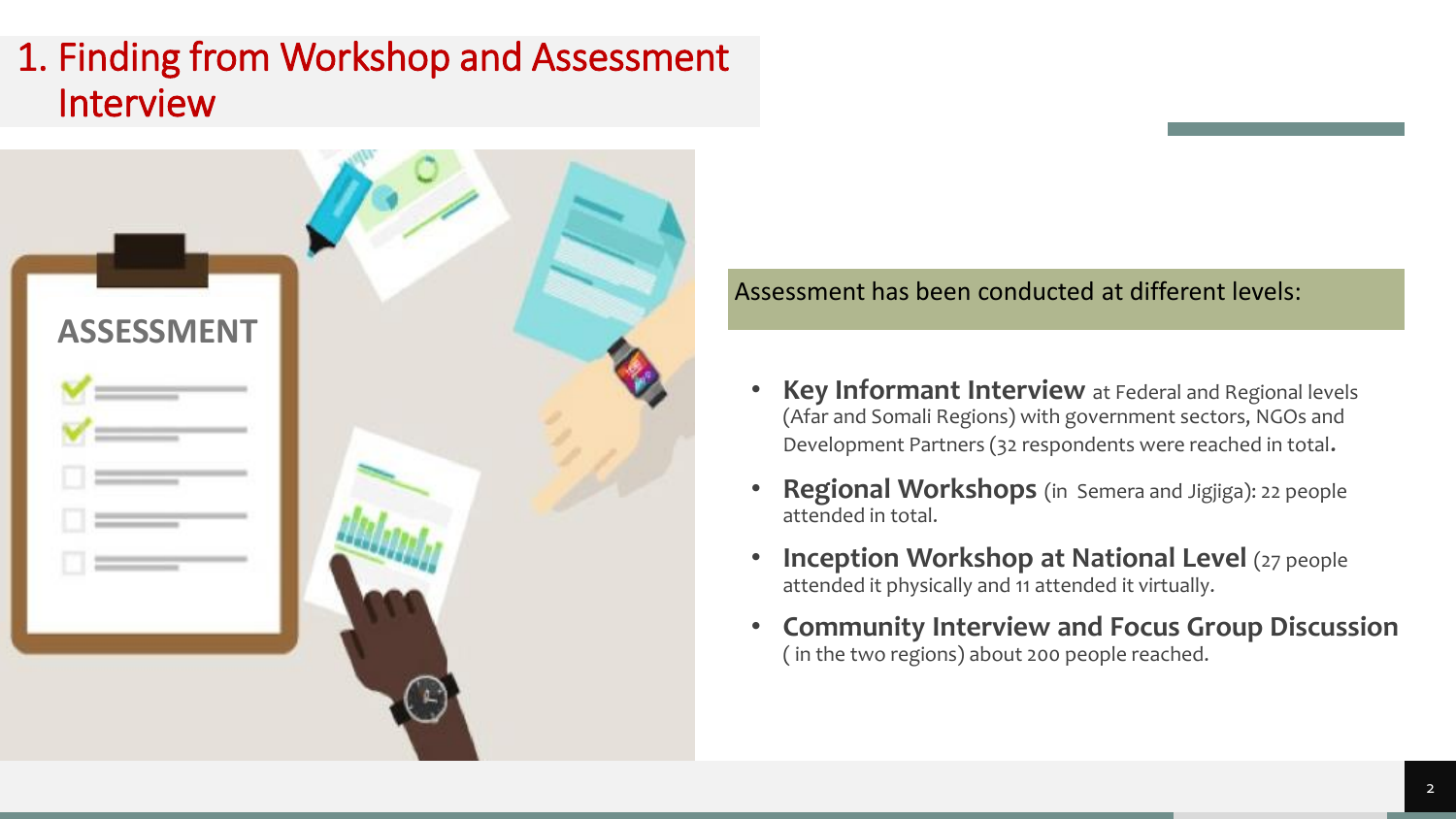#### **Conclusions from Workshops and Assessment Interviews**

#### **There is very little material for the lowlands**

**What makes extension for the lowlands different?**

- **1. The needs are different**
- livelihood system is different
- population in transition
- larger threats
- **2. The extension infrastructure is different**
- high turn-over
- lower coverage
- stronger presence of civil society
- **3. The methods for learning are different**
- strong culture
- oral, interpersonal
- mobile population
- High interest
- Dynamic change
- Women as community-level multipliers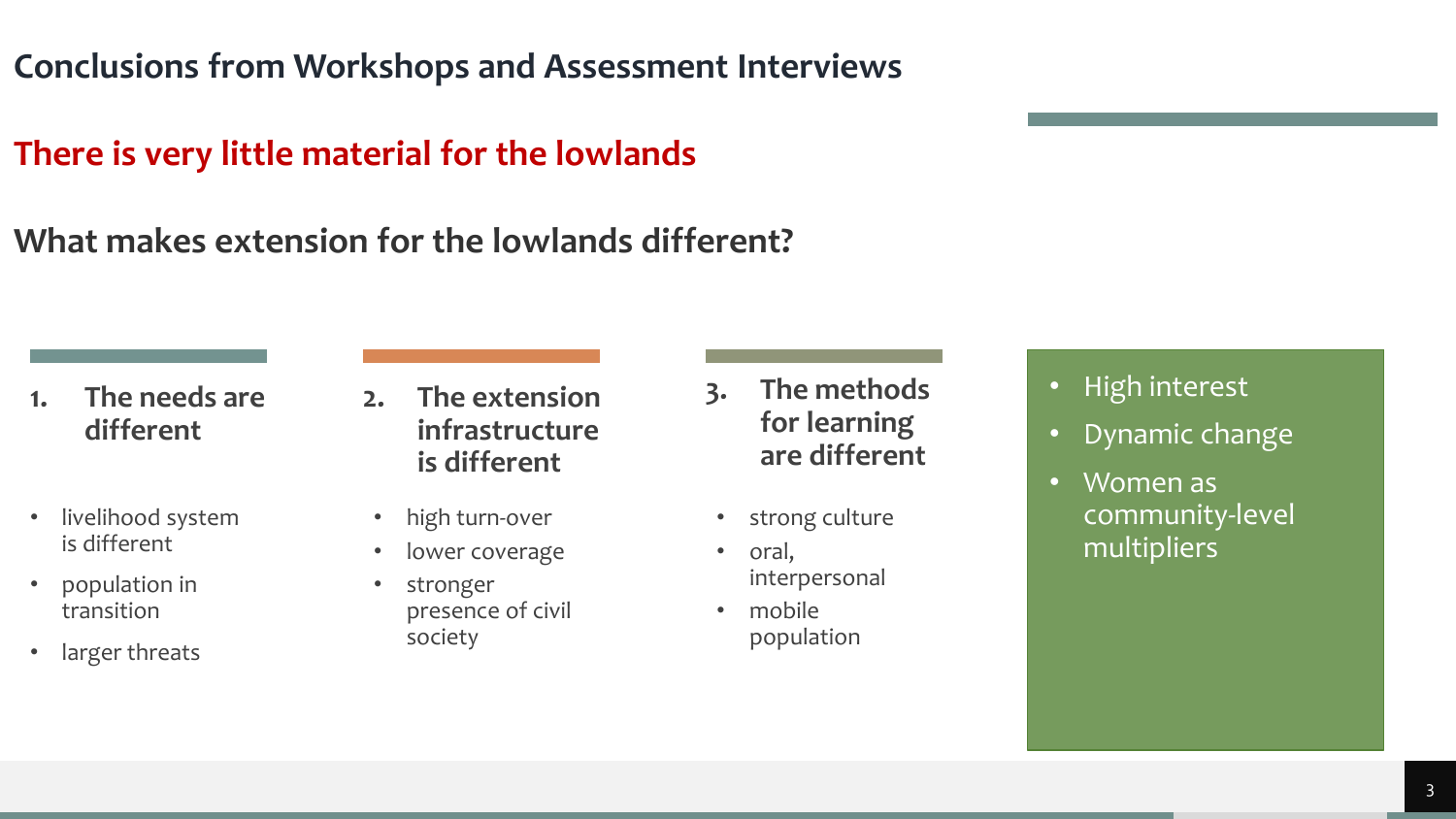## **Conclusions from Workshops and Assessment Interviews**

- Better infrastructure (buildings, wall signs, vehicles)
- Better staff training to ensure less turnover
- Better material (manuals, posters, videos, radio campaigns)
- Clearer focus on adapted crops for lowlands to generate income (horticulture, livestock, cash crops)
- Better focus on youth, women, elders
- More use of ICT-based extension services

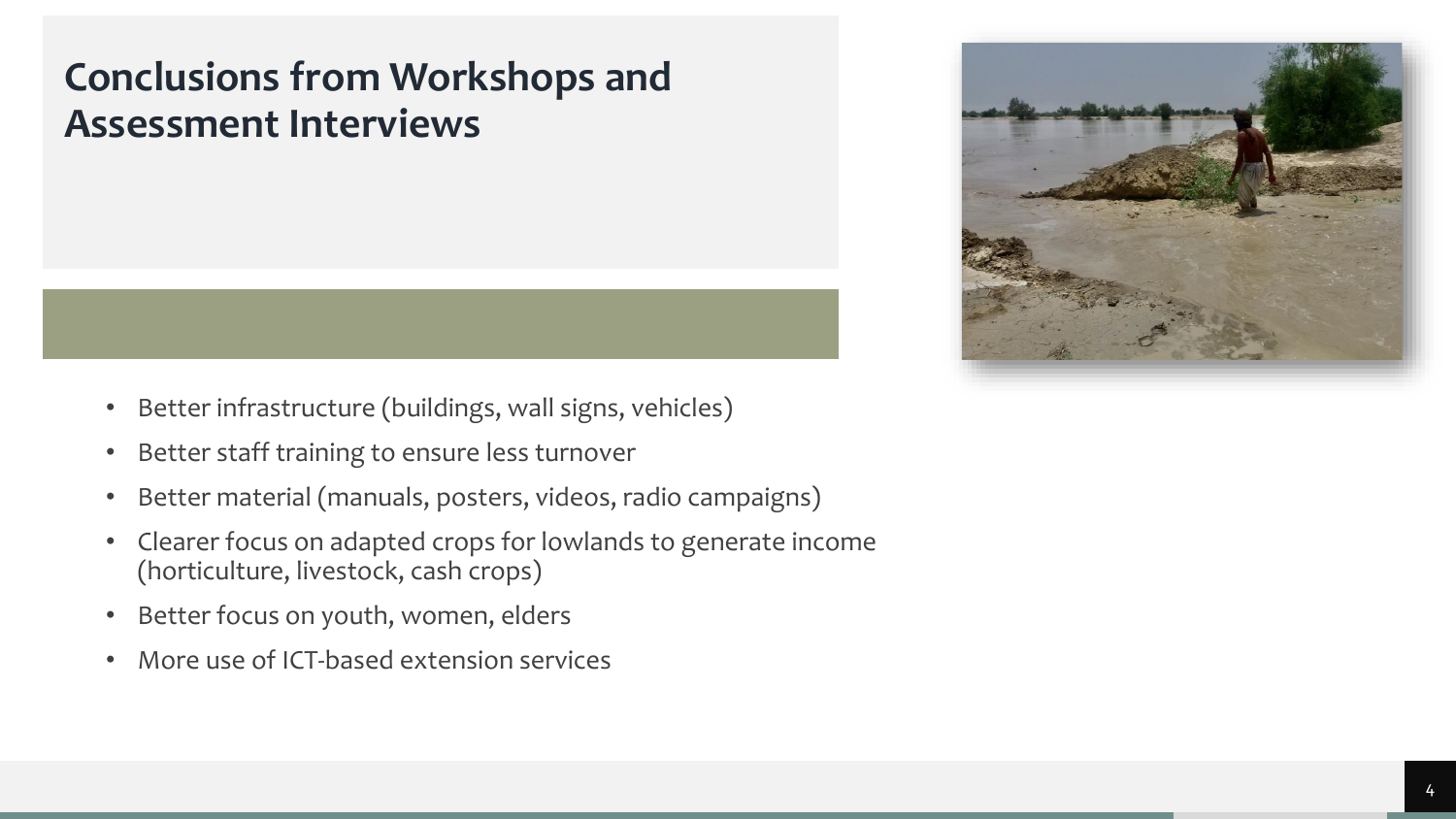### **Conclusions from Workshops and Assessment Interviews**

#### **Current extension concepts and performance**



- Based on highland strategy with a focus on market-based interventions, gender, farmer training centers and regional/local staff
- Focus on crop production (food security), not e.g. nutrition
- Low uptake of concepts/participants raised concerns of not sufficient training opportunities in place
- High turnover of staff (DAs) also related to poor performance of current approaches
- Goal to provide tablets/laptops to all DAs to improve ICT-based extension services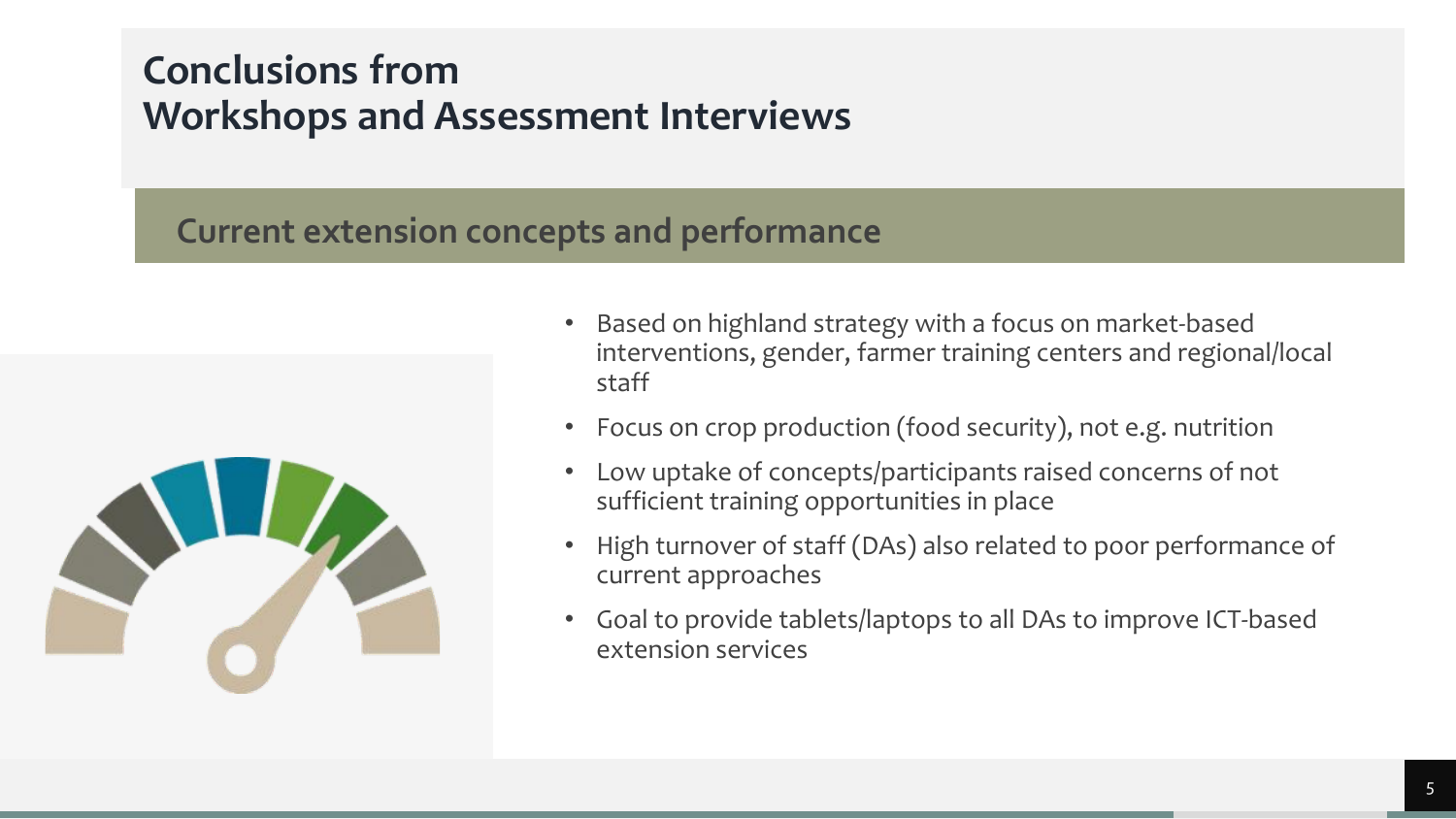**Pillar 1: Strengthen FTCs through active participation of community and capacity building**

- Instruction videos
- Pastoralist role models
- Demonstration plot
- **Events**
- Experiential learning

#### **2. Alignments**

with Government Strategies: Extension Material Development Very positive interest from Directorate (as well as from other stakeholders)

#### **Pillar 2: Enhance agricultural knowledge and information services**

- Billboards/wall signs
- Posters and flyers
- **Mnemonics**
- Instruction videos s
- ICT-led / apps
- Social Media

#### **Pillar 3: Enhance client oriented and multi actor's advisory extension services**

- Games
- Apps (note: do we still want to use apps)
- Community conversations/discussions
- Horizontal Learning

#### **Pillar 4: Facilitate market linkage and enhance value chains development**

- Pastoralist field school
- Mobile Phone for price information services

#### **Pillar 5: Gender, youth, and nutrition mainstreaming**

- Apps (see the above)
- Social media **Youth** • Social media **Women** • Training visit **Conversations mainstreaming** • Games
	- Ambassadors and influencers
- Training visit
	- Community Conversations

#### **Nutrition**

**mainstreaming**

## **Agricultural Extension Strategy 2018**

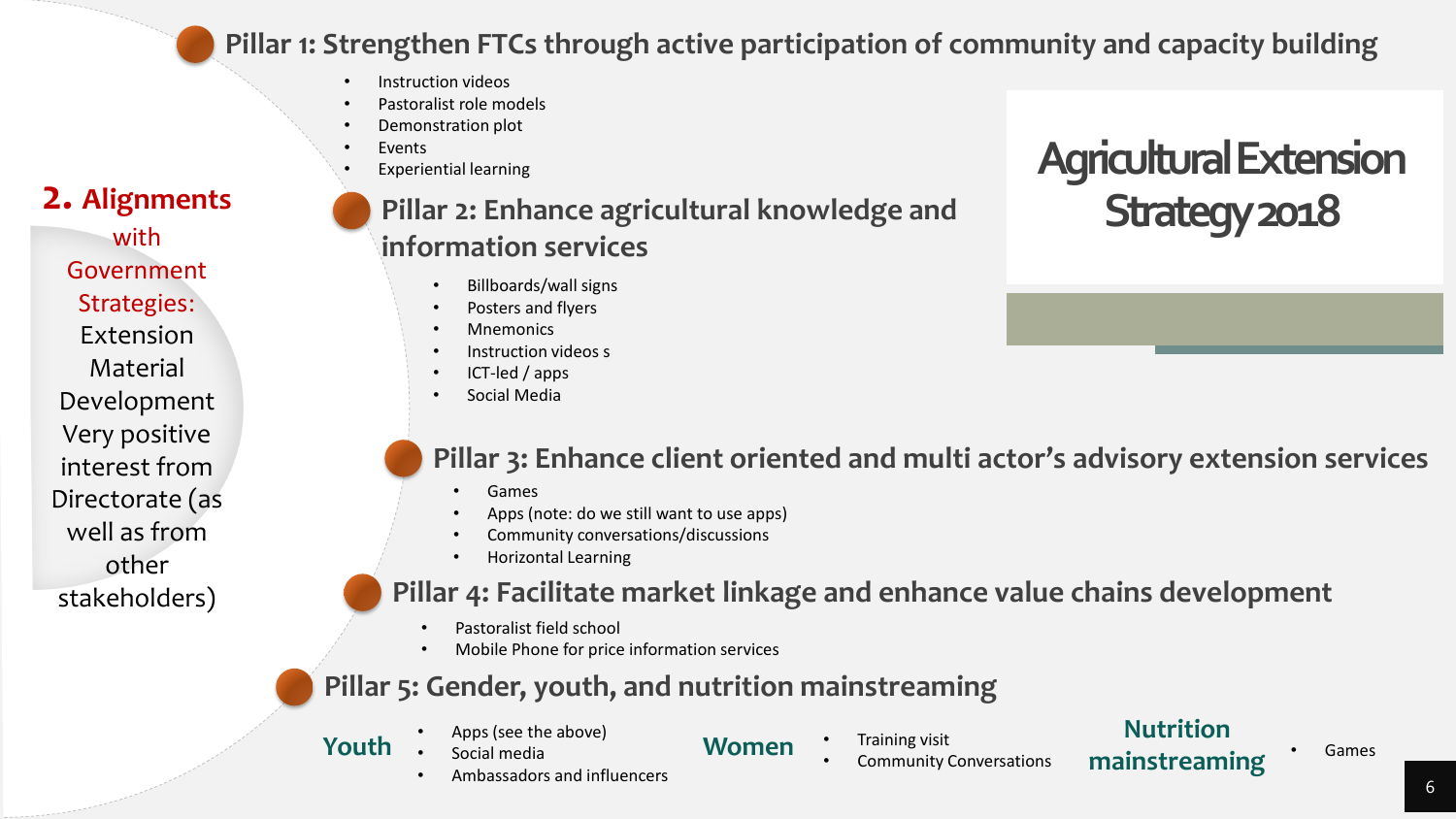#### **Pillar 6: Enhance environmentally sustainable agricultural practices Agricultural**

- Community discussions
- Horizontal learning
- Demonstration of good practices

**Pillar 7: Enhance institutional arrangements, coordination, and linkages among key agricultural development partners**

• Use of DREAM process

#### **Pillar 8: Human resource development and utilization for effective extension service delivery**

• Train-the-trainers material



**Pillar 9: Establish strong and dynamic result-based monitoring, evaluation, and learning**

# **Extension Strategy**

Material fits in with Pillar 1-6, 8 in particular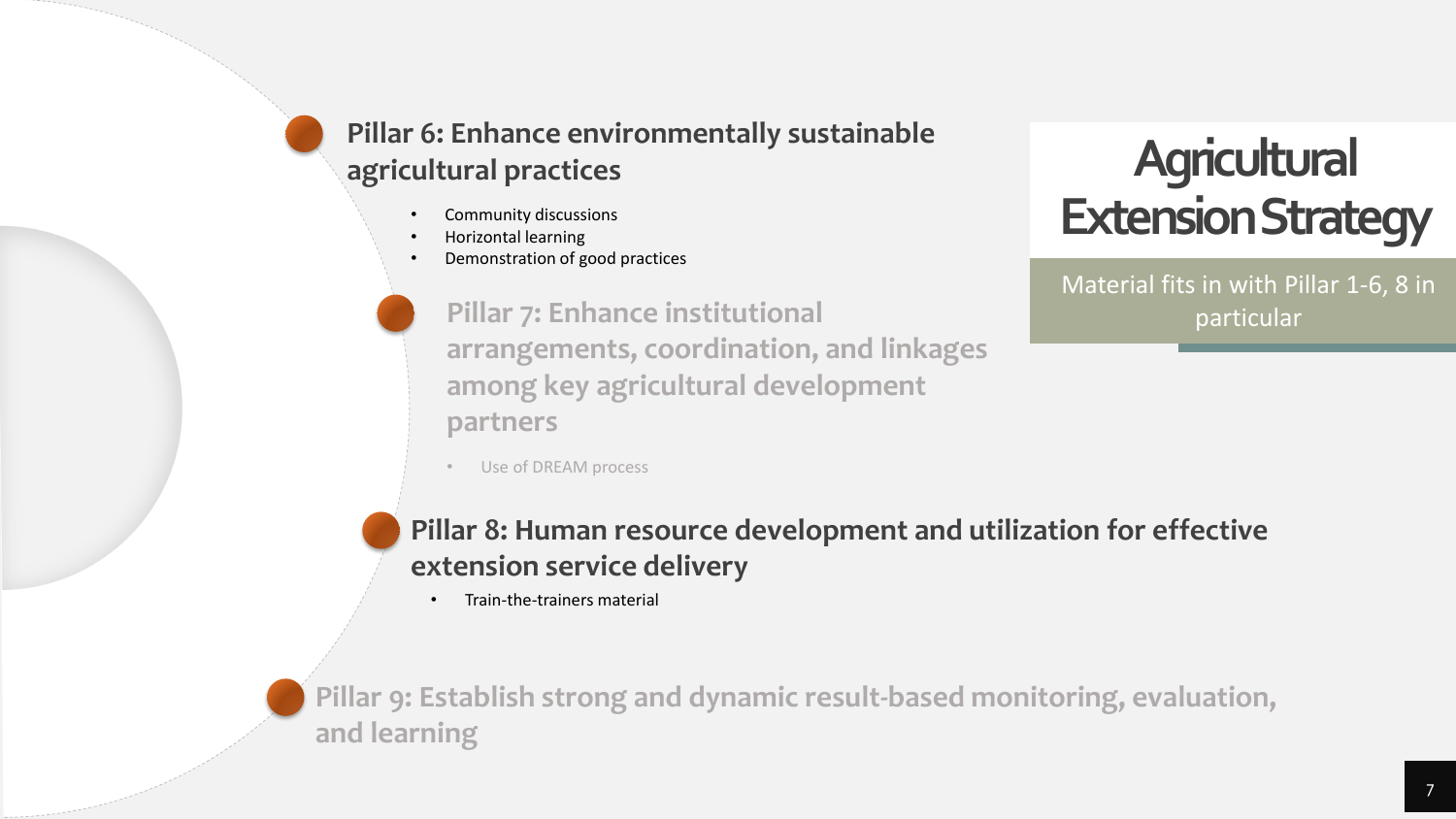Ministry of Agriculture 2020 "Extension System Applicable in Pastoralists/ Semi-Pastoralists Area"

Methods to be developed

- **Training center in each woreda/ kebele**
- **Good practices packages**
- **Pastoralist field school**
- **Mass media**
- **Agricultural exhibition**
- **HL: Joint Field Visit and Experience Sharing**
- **Pastoralists/Semi-Pastoralists Fielddays**
- **Output Demonstration**
- **Group/Team Discussion Method**
- **Individual Presentation Method**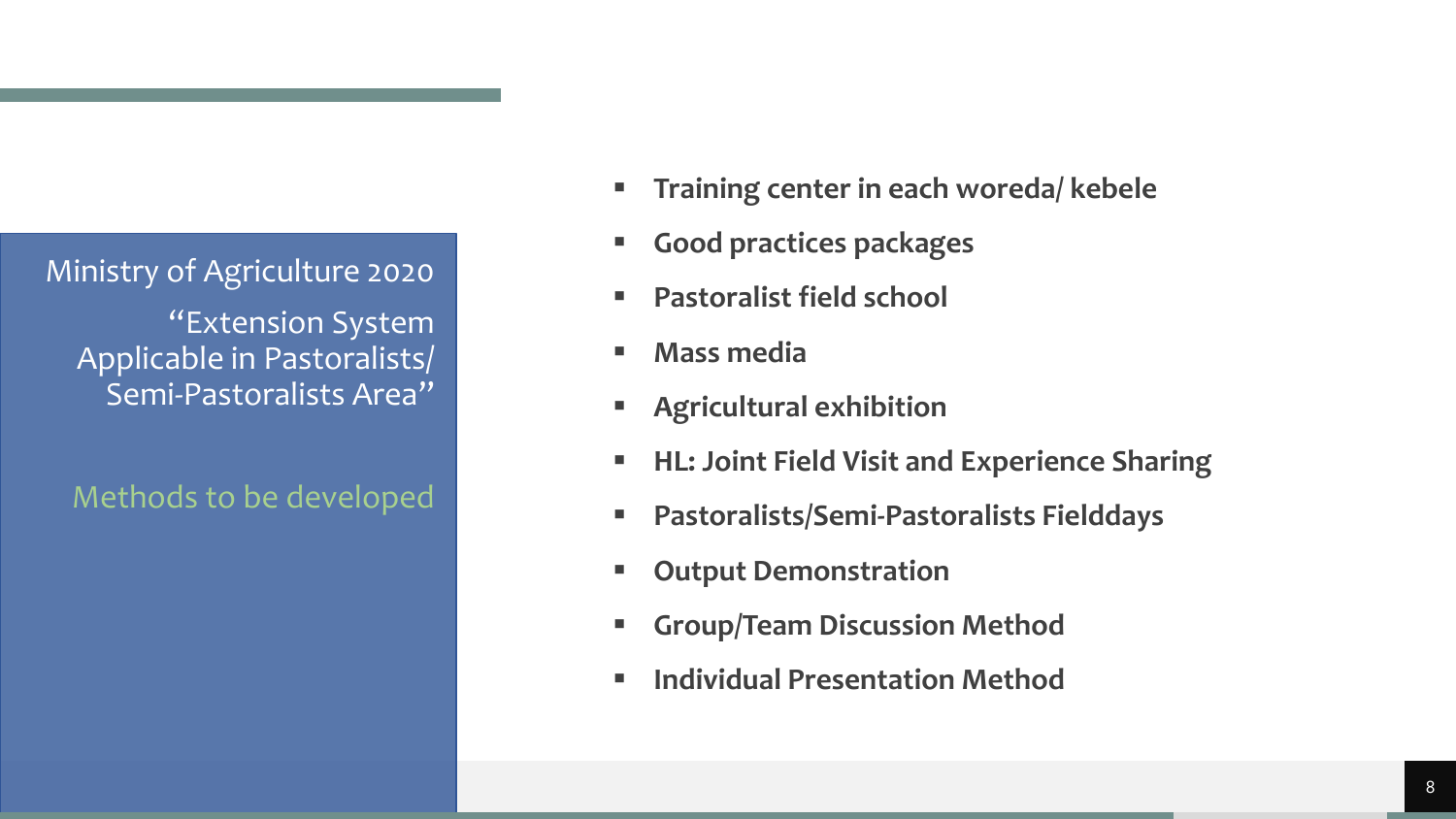| <b>Internal</b>                                                                                                          |                                                                                                                                                                                                                | <b>External</b>                                                                                                               |                                                                   |
|--------------------------------------------------------------------------------------------------------------------------|----------------------------------------------------------------------------------------------------------------------------------------------------------------------------------------------------------------|-------------------------------------------------------------------------------------------------------------------------------|-------------------------------------------------------------------|
| Strengths                                                                                                                | Weaknesses                                                                                                                                                                                                     | Opportunities                                                                                                                 | Threats / Risks                                                   |
| Implementation of capacity building activities(Access<br>to short and long term education and training<br>opportunities) | Limitations of coordination                                                                                                                                                                                    | The existence of government structure at all levels Existence of illegal livestock and dairy                                  | products trading                                                  |
| Existence of Monitoring, support, evaluation and<br>feedback system                                                      | at all levels                                                                                                                                                                                                  | Limitation of capacity to execute and perform existence of various projects and NGOs engaged in Climate change<br>agriculture |                                                                   |
| The existence of pastoral training centers<br>provision of a variety of agricultural inputs                              | a lack of motivation and commitment at all<br>levels                                                                                                                                                           | Availabili y of suitable flexible policies and<br>strategies                                                                  | Market fluctuations                                               |
| Preparation and distribution of various teaching<br>manuals                                                              | Lack of continuous implementation of issued<br>strategies and practices                                                                                                                                        | Focused consideration of pastoralist / semi-<br>pastoralist communities by government                                         | Flexibility of the organizational structure of<br>the institution |
| The designing of pastoralist and semi-pastoralist<br>extension system                                                    | Inability to implement various incentive<br>schemes                                                                                                                                                            | The existence of research institutes, universities<br>and agricultural colleges                                               | Existence of cross-border animal diseases                         |
| Assigning of Development site staff at the kebele<br>level                                                               | Lack of timely supply of various agricultural<br>input with desired variety, quantity and<br>quality                                                                                                           | The existence of traditional grazing and water<br>administration                                                              | Conflicts over fodder and water                                   |
| Preparation of various strategic documents                                                                               | Shortage of budget and gaps in the use of<br>inputs and technology                                                                                                                                             | The existence of traditional information exchange The spread of various weed outbreaks<br>and conflict resolution method      |                                                                   |
| Preparation of work plan for different activities in<br>each field                                                       | Failure to become operational of the various<br>infrastructures (pastoralist training centers,<br>animal health facilities, market centers, mall,<br>quarantine stations and veterinary laboratory<br>centers) |                                                                                                                               | Existence of employee migration                                   |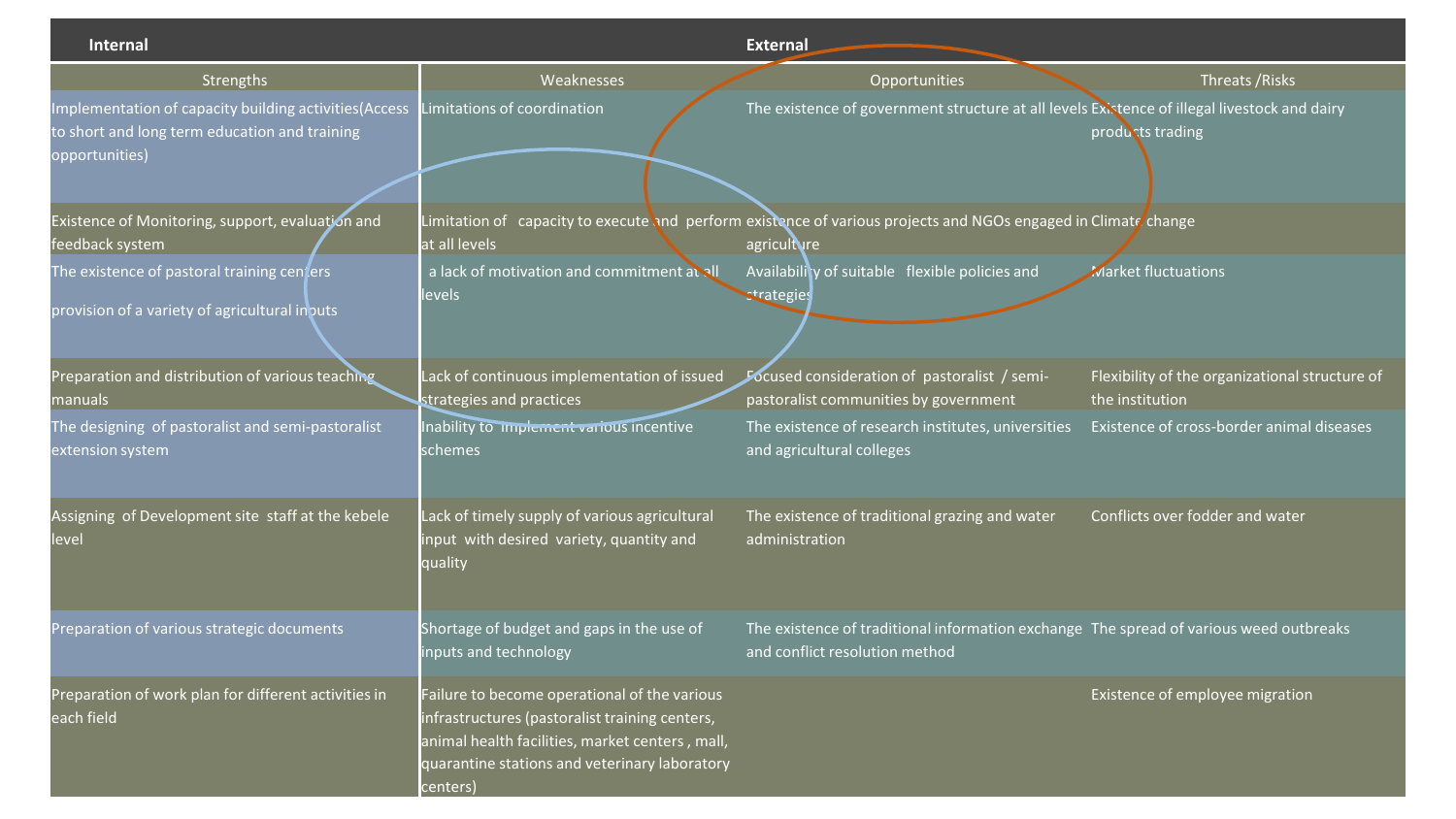Ministry of Agriculture 2020

"Extension System Applicable in Pastoralists/ Semi-Pastoralists Area"

Topics of priority

- **1. Expand nutrition-based agriculture in pastoralist and semi-pastoralist areas;**
- **2. Expand job creation in the agriculture**
- **3. Increase the income of pastoralists and semi-pastoralists by promoting improved fodder development methods;**
- **4. Expand integrated watershed development to alleviate the effects of drought**
- **5. Use improved technologies to youth and women**
- **6. Improve the skills providing practical capacity building training.**
- **7. Strengthen the extension system aiding use of indigenous knowledge**
- **8. Crop production and productivity in quality and quantity**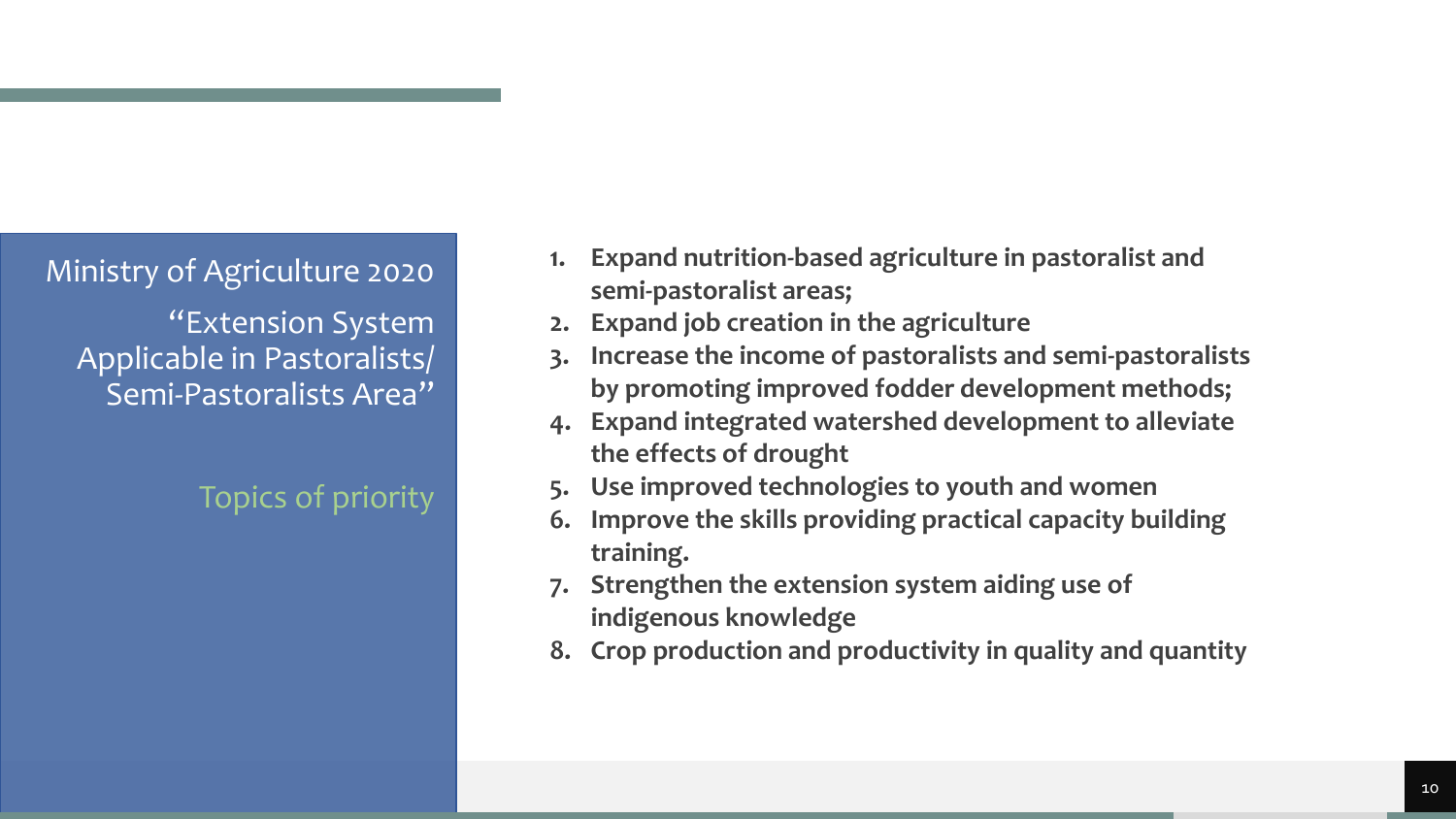| <b>Topics (From Interviews and</b><br><b>Workshops)</b> | <b>Women priorities</b> | <b>Men priorities</b> | <b>Priorities at</b><br>regional level | <b>Priorities at federal</b><br>level |
|---------------------------------------------------------|-------------------------|-----------------------|----------------------------------------|---------------------------------------|
| <b>Livestock management</b>                             | $\overline{0}$          | $\overline{0}$        | $\overline{0}$                         | $\overline{0}$                        |
| <b>Agriculture</b>                                      | $\overline{0}$          | $\overline{0}$        | $\overline{0}$                         | $\overline{0}$                        |
| <b>Water availability and quality</b>                   | $\overline{0}$          | $\overline{0}$        | $\mathbf{0}$                           | $\overline{0}$                        |
| <b>Health and disease control</b>                       | $\overline{0}$          |                       |                                        |                                       |
| <b>Nutrition</b>                                        | $\overline{0}$          | $\overline{0}$        | $\overline{0}$                         | $\overline{0}$                        |
| <b>Women empowerment</b>                                | $\overline{0}$          |                       | $\overline{0}$                         | $\overline{0}$                        |
| <b>Additional income opportunities</b>                  | $\overline{0}$          | $\overline{0}$        | $\overline{0}$                         | $\overline{0}$                        |
| <b>Business and marketing</b>                           | $\overline{0}$          | $\overline{0}$        | $\overline{0}$                         | $\overline{0}$                        |
| <b>Family matters (child marriage)</b>                  | $\overline{0}$          |                       |                                        |                                       |
| <b>Climate change</b>                                   |                         | $\overline{0}$        |                                        | $\overline{0}$                        |
| <b>Education</b>                                        | $\overline{0}$          | $\overline{0}$        |                                        |                                       |
| <b>Migration</b>                                        | $\overline{0}$          | $\overline{0}$        |                                        |                                       |
| <b>Controling invasive species</b>                      | $\overline{0}$          | $\overline{0}$        |                                        |                                       |
| <b>Locusts</b>                                          |                         | $\overline{0}$        |                                        |                                       |
| <b>Skills</b>                                           |                         | $\overline{0}$        | $\overline{0}$                         | $\overline{0}$                        |
| <b>Land registration</b>                                | $\overline{0}$          | $\overline{0}$        |                                        |                                       |
|                                                         |                         |                       |                                        |                                       |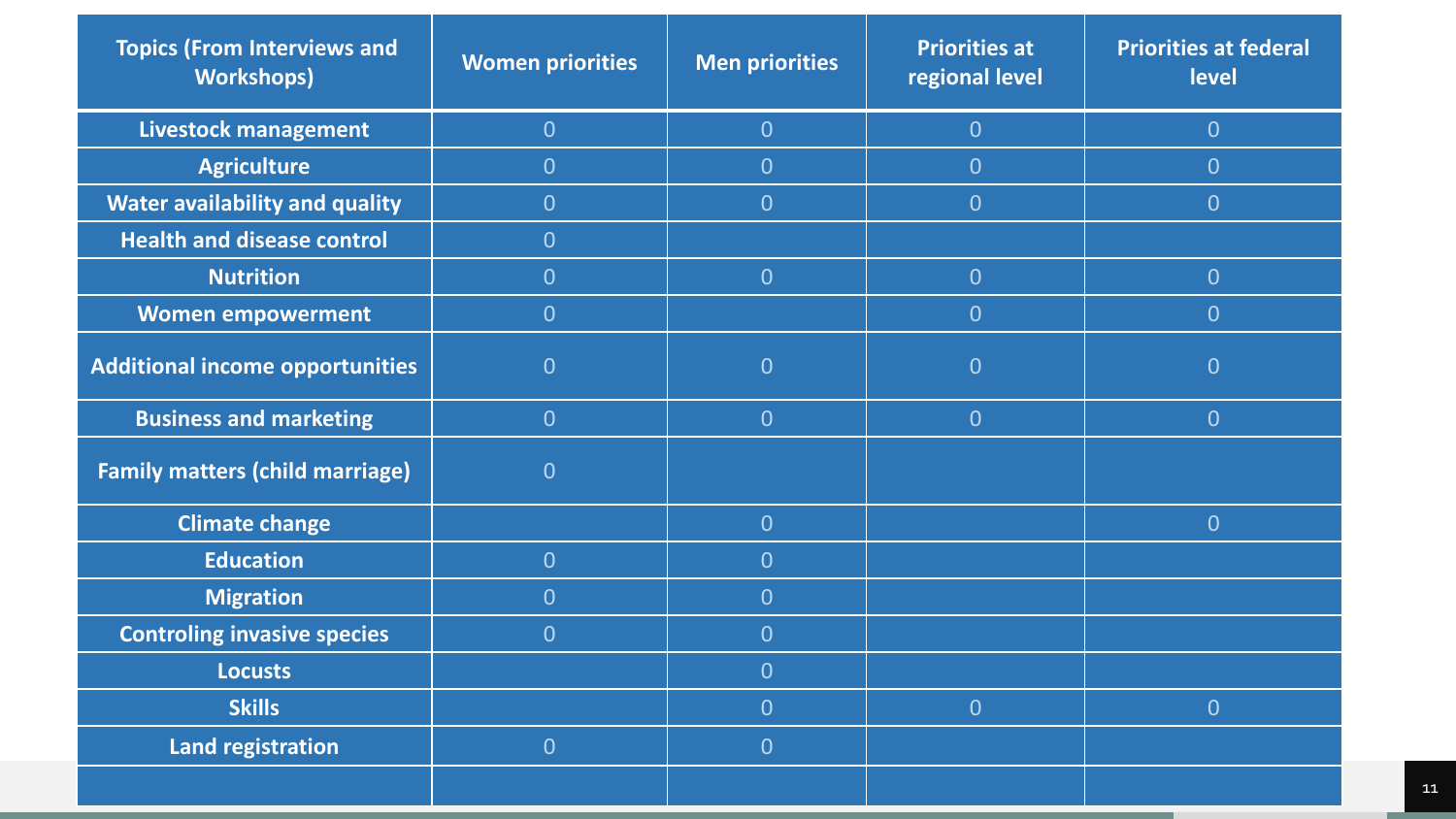#### MATERIAL DEVELOPMENT

| <b>Toolbox</b>                                  | <b>Awareness of new</b><br>options | Seeing the<br>benefits | <b>Under-</b><br>standing<br>new practice | <b>Using</b><br>effectively | <b>Appropriate</b><br>for women | <b>Appropriate</b><br>for young<br>people |
|-------------------------------------------------|------------------------------------|------------------------|-------------------------------------------|-----------------------------|---------------------------------|-------------------------------------------|
| <b>Billboards/ wall sign</b>                    | $\overline{0}$                     |                        |                                           |                             |                                 |                                           |
| <b>Posters/flyers</b>                           | $\overline{0}$                     |                        |                                           |                             | $\overline{X}$                  |                                           |
| <b>Mnemonics</b>                                | $\overline{0}$                     |                        |                                           |                             | $\mathsf{X}$                    |                                           |
| <b>Instruction videos</b>                       | $\overline{0}$                     | $\overline{0}$         | $\overline{0}$                            |                             | X                               | $\mathsf{X}$                              |
| <b>Games</b>                                    | $\overline{0}$                     | $\overline{0}$         |                                           |                             |                                 | $\overline{X}$                            |
| App/ mobile phone                               |                                    |                        |                                           | $\overline{0}$              |                                 | $\mathsf{X}$                              |
| <b>SMS service/ mobile phone</b><br>message     | $\overline{0}$                     |                        |                                           |                             |                                 | $\mathsf X$                               |
| <b>Social media</b>                             | $\overline{0}$                     |                        |                                           |                             |                                 | $\mathsf{X}$                              |
| Role model agro-pastoralists                    | $\overline{0}$                     | $\overline{0}$         | $\overline{0}$                            |                             | $\mathsf{X}$                    | $\mathsf{X}$                              |
| <b>Demonstrations</b>                           | $\overline{0}$                     | $\mathbf{0}$           | $\overline{0}$                            |                             | $\mathsf{X}$                    | $\mathsf{X}% _{0}$                        |
| <b>Movie road show</b>                          | $\overline{0}$                     | $\overline{0}$         | $\overline{0}$                            |                             | X                               | $\mathsf{X}$                              |
| <b>Radio campaigns</b>                          | $\overline{0}$                     | $\overline{0}$         | $\overline{0}$                            |                             | X                               | $\overline{X}$                            |
| <b>Events/music/theatre</b>                     | $\overline{0}$                     |                        |                                           |                             |                                 | $\mathsf{X}$                              |
| <b>Influencers</b>                              |                                    | $\mathbf{0}$           | $\overline{0}$                            |                             |                                 | $\mathsf{X}% _{0}$                        |
| <b>Training visits</b>                          |                                    | $\overline{0}$         | $\overline{0}$                            | $\overline{0}$              | $\mathsf{X}$                    | $\mathsf{X}$                              |
| <b>Experiential learning</b>                    |                                    | $\overline{0}$         | $\overline{0}$                            | $\overline{0}$              | $\mathsf{X}$                    |                                           |
| <b>Pastoralist field school</b>                 | $\overline{0}$                     | $\mathbf{0}$           | $\overline{0}$                            | $\overline{0}$              | $\mathsf{X}$                    | $\mathsf{X}% _{0}$                        |
| <b>Community discussions</b>                    |                                    | $\overline{0}$         | $\overline{0}$                            |                             | $\overline{X}$                  | $\overline{X}$                            |
| Horizontal learning - community to<br>community |                                    | $\overline{0}$         | $\overline{0}$                            | $\overline{0}$              | $\mathsf{X}$                    | $\overline{\mathsf{X}}$                   |
|                                                 |                                    |                        |                                           |                             |                                 |                                           |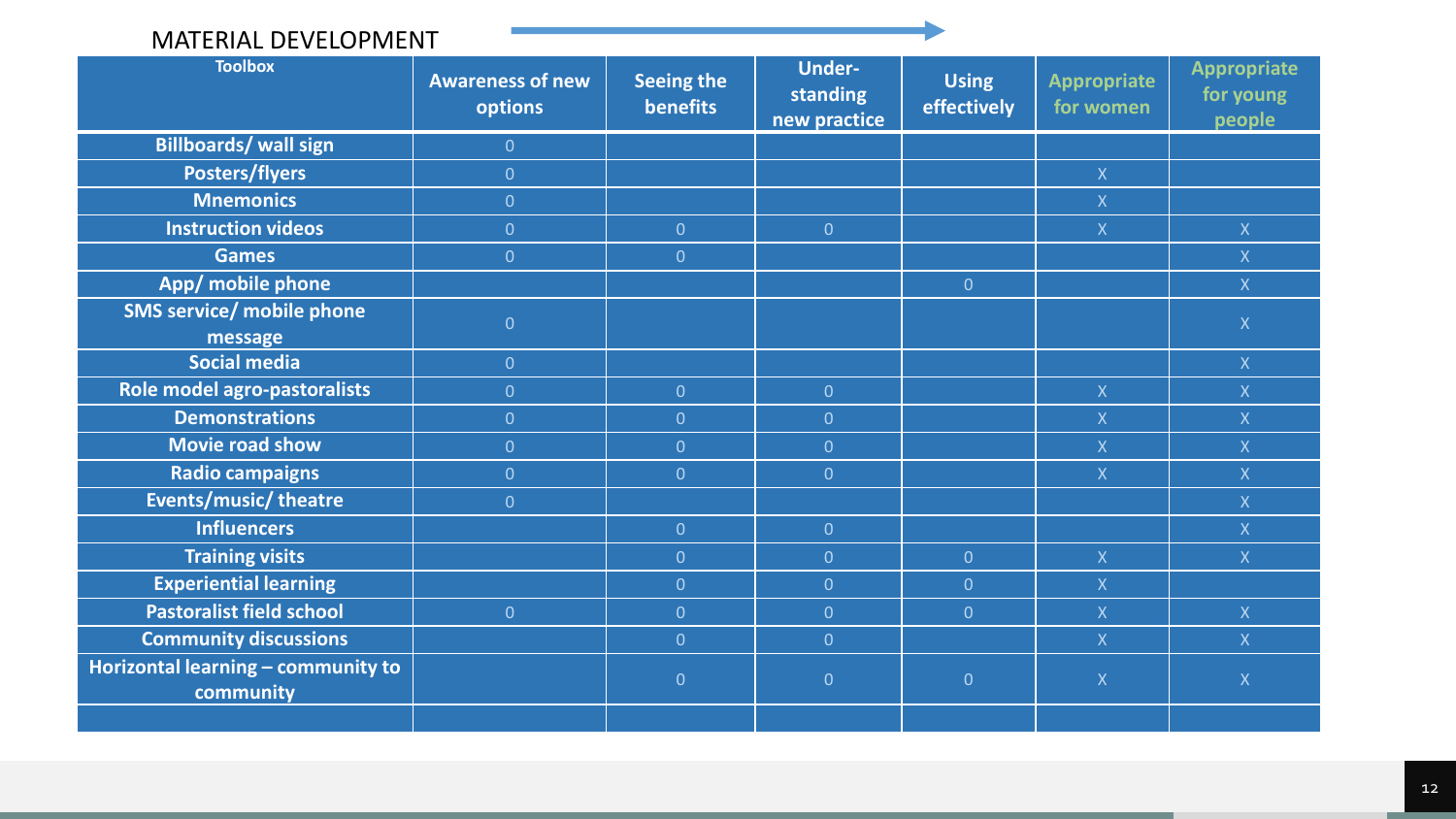## **3. Propose to make 2-3 packages in first round**

### **First round (this assignment, preferably)**

- Lowland Agriculture
- Nutrition for Pastoralist Women
- Livestock Management

#### **Second round (later)**

- Marketing and business development
- Water supply and water quality
- Climate Resilience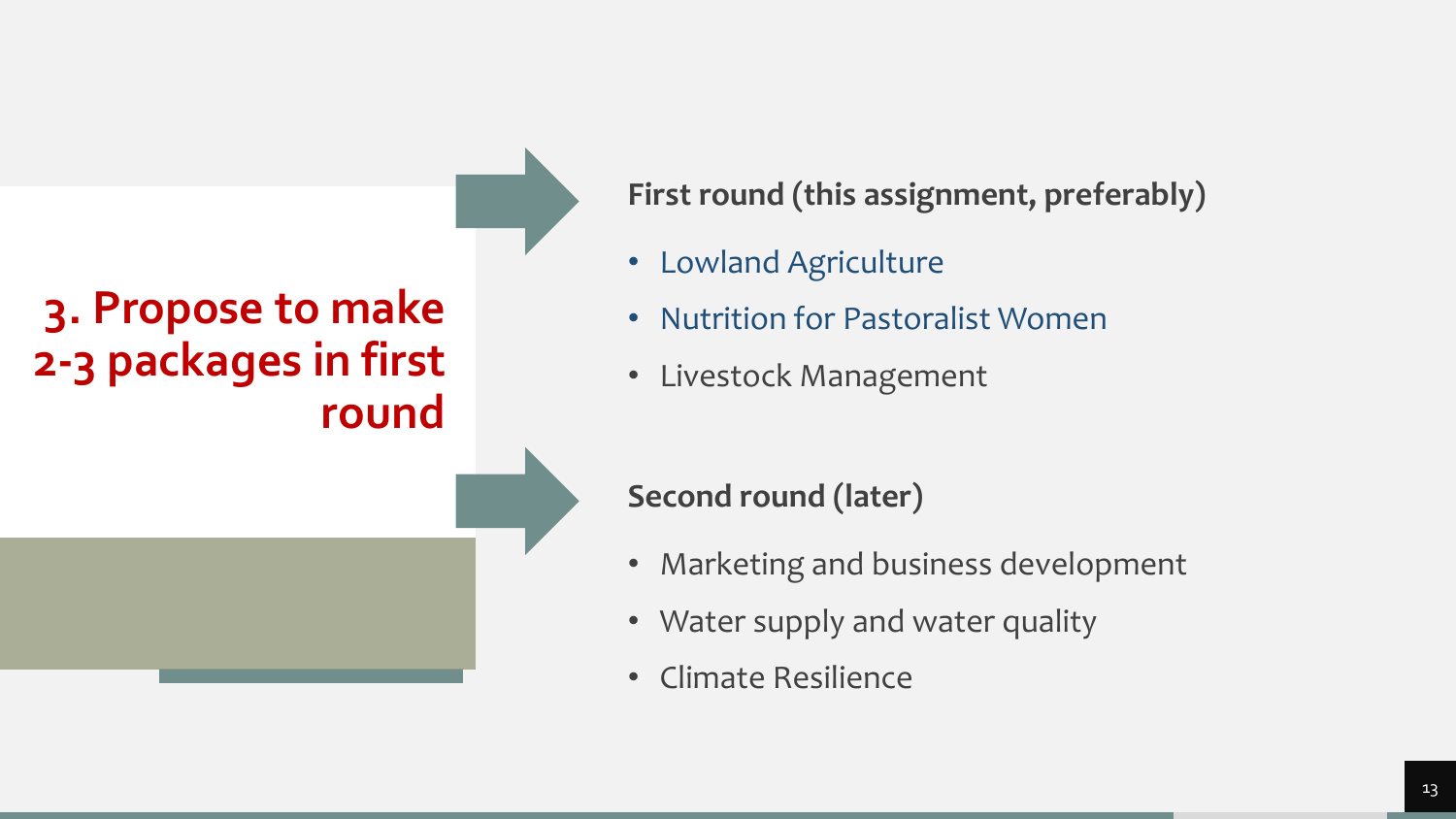# **Developing extension packages**

#### **How and what**



- **Support and in line with Ministry of Agriculture "Extension System Applicable in Pastoralists/Semi-Pastoralists Area" (January 2020, in infancy yet)**
- **Develop with Agricultural Extension Directorate**
- **Unique material for the lowland areas – factfinding and expert discussion**
- **30 pages each approximately**
- **Consist of:**
	- One page policy note for decision makers
	- Training of trainers material for Woreda & Kebele Extension Group (sheets)
	- Relevant tools from the toolbox as appropriate for topic, target group and approach (from awareness to applying in practice)
- **Available for use by others too (civil society and private sector)**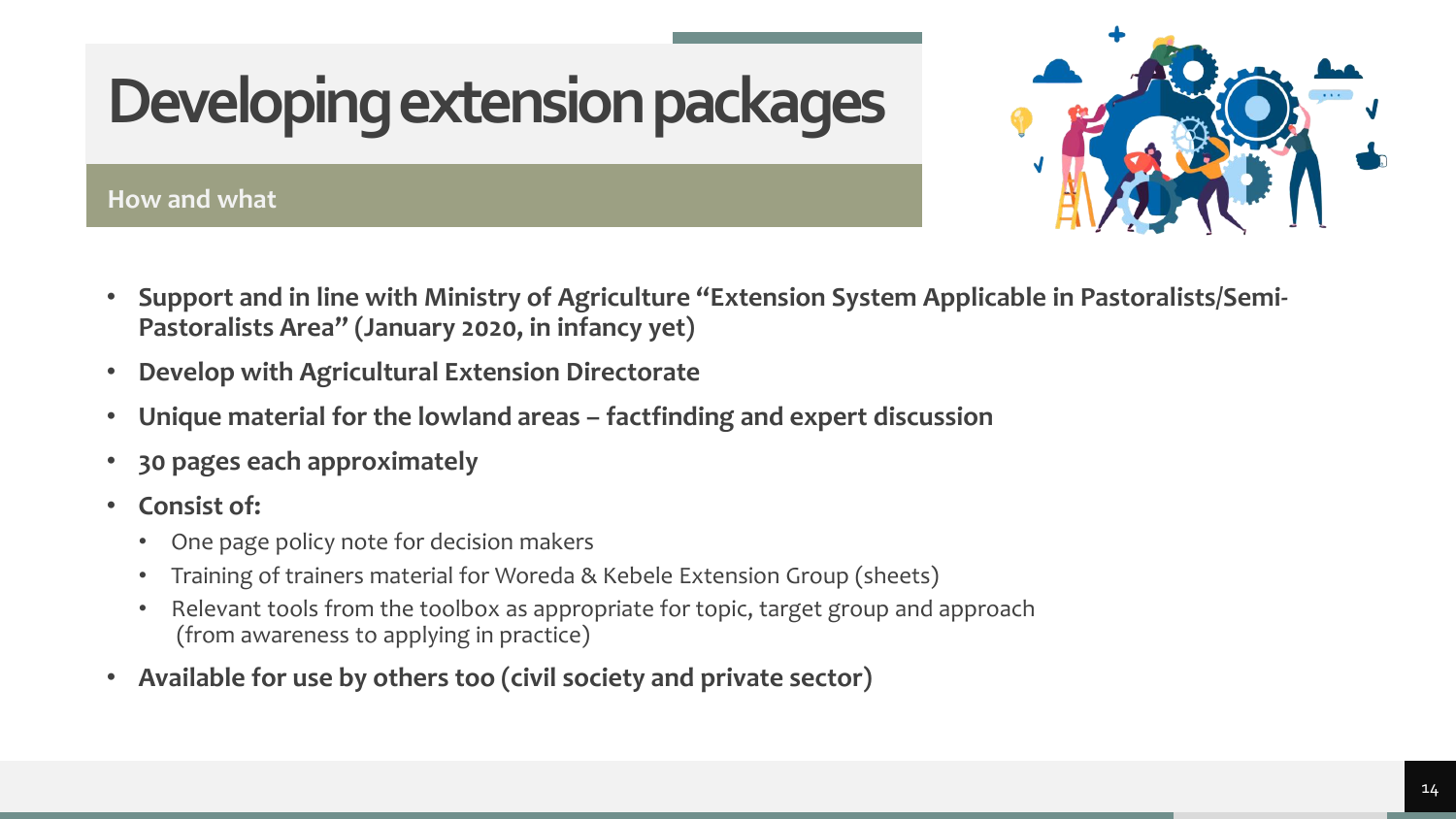## **Following steps**



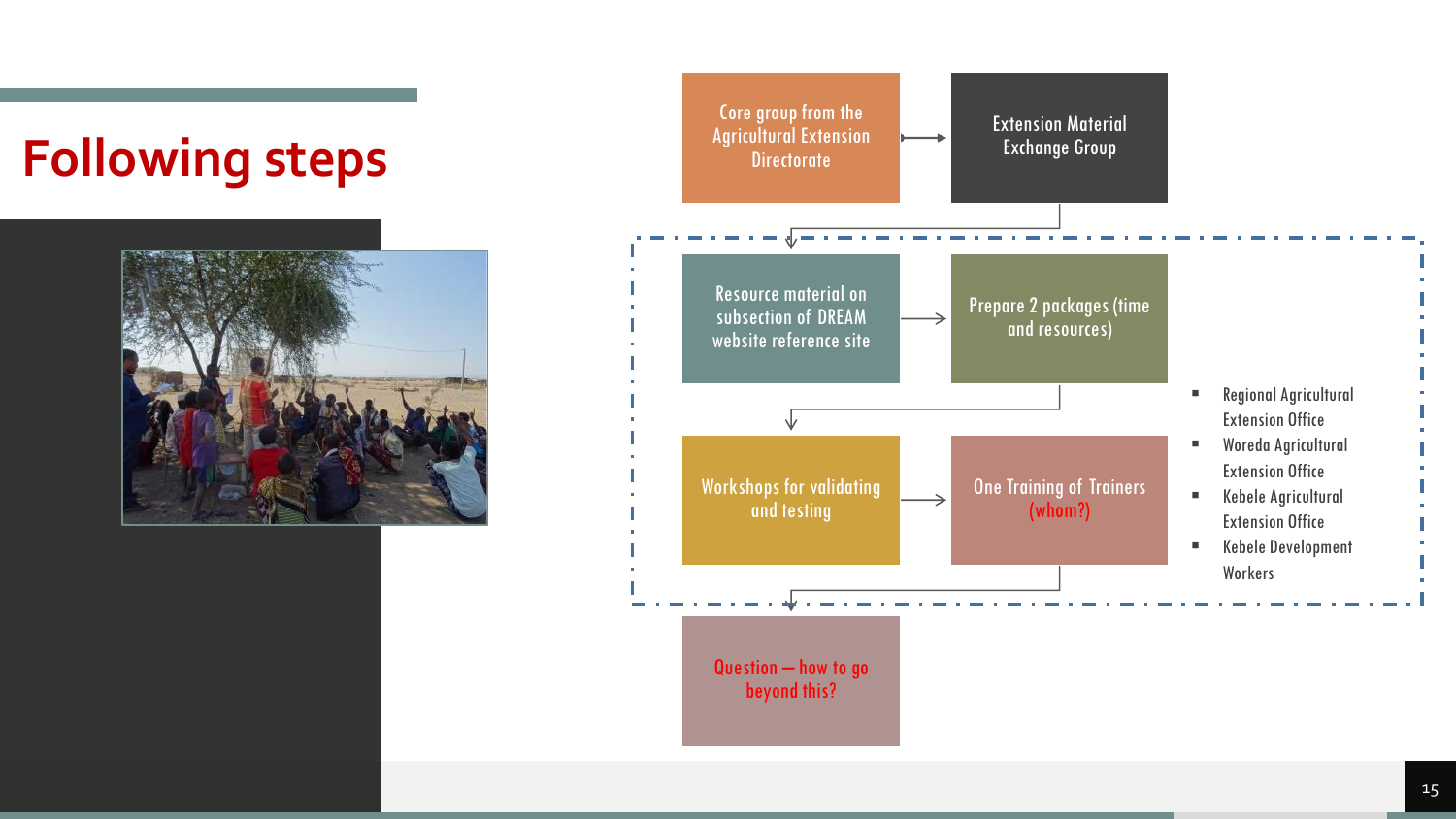# **Package 1:**

Lowland **Agriculture** 

#### **Objective:**

- Larger range of crops (incl fodder) appropriate for lowlands (in combination with WH and WSWs)
- Drought-resilience and food security
- Most important agronomic and water management practices

#### **Composition:**

| <b>Policy makers note</b>   | Opportunities for lowland agriculture                                                                                                                                                                                                                                |
|-----------------------------|----------------------------------------------------------------------------------------------------------------------------------------------------------------------------------------------------------------------------------------------------------------------|
| <b>Training of trainers</b> | Opportunities for lowland agriculture, extension strategy (knowledge to<br>practice), pastoralist communication strategy (interpersonal/oral/visual<br>communication; use of tools); introduction to extension material in this<br>package, work planning and ethics |
| <b>Extension material</b>   | Guidance for trainers/multiplyers + material – see next<br>Make material tablet friendly?                                                                                                                                                                            |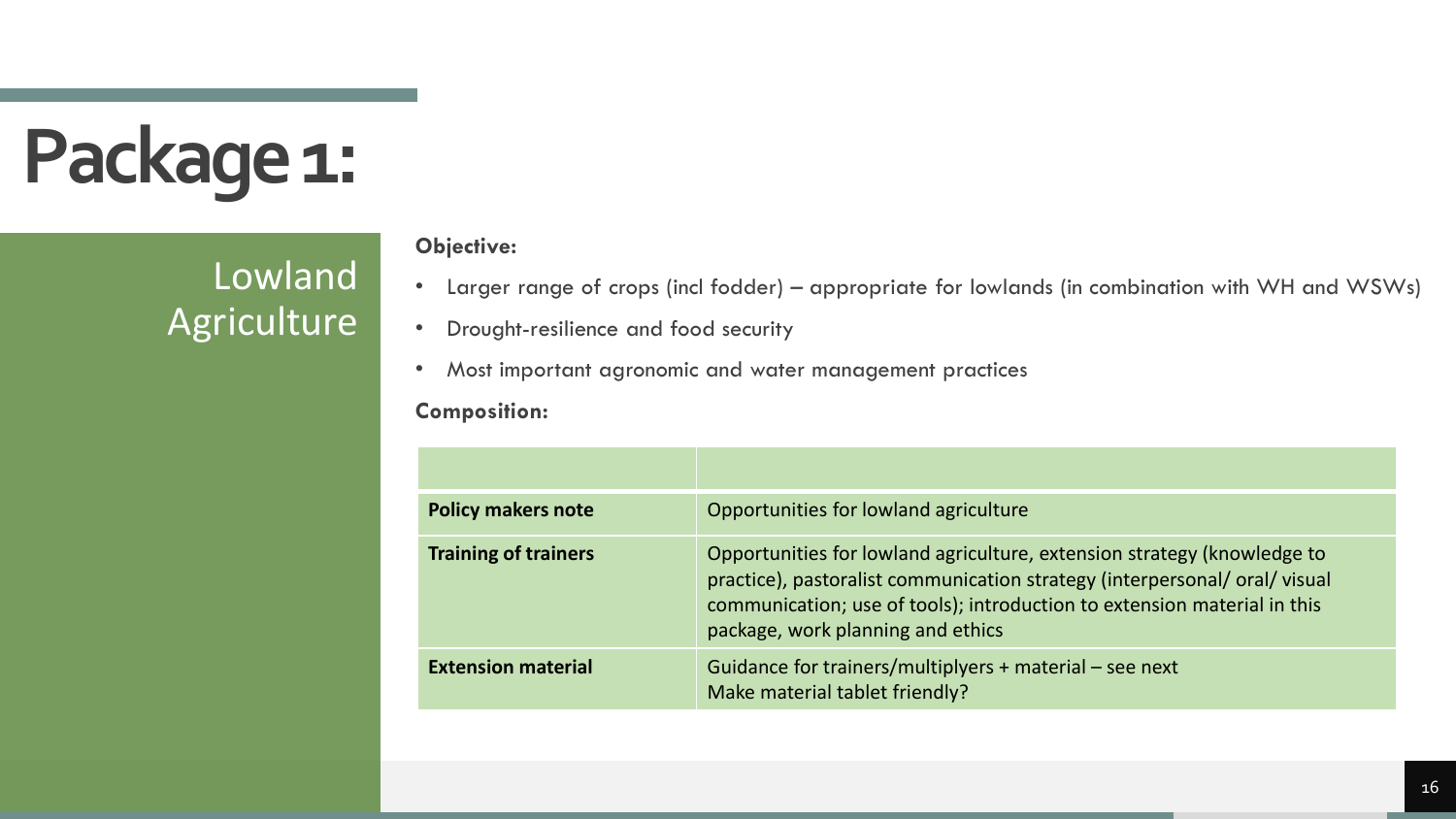# **Package 1:**

Lowland Agriculture

|                                            | Training of trainers/ multipliers<br>(guidance sheets)                             | <b>Extension material</b>                                        |
|--------------------------------------------|------------------------------------------------------------------------------------|------------------------------------------------------------------|
| Visual posters (panaflex)                  | Using posters, permanent location                                                  | Poster set                                                       |
| <b>Wall paintings</b>                      | Using wall paintings,                                                              | Standard sample painting                                         |
| <b>Field visits</b>                        | Preparing, material to use, planning next<br>steps                                 | <b>Mnemonics</b>                                                 |
| <b>Discussion groups</b>                   | Organizing meetings, promoting discussion<br>and word-of-mouth,                    | Crop choice cards, discussion<br>messages (game)                 |
| Demonstration plots                        | Planning and managing demonstration plots,<br>engaging local private agri-services | Standard lay-out, examples from<br>demonstration plots (ICRISAT) |
| Pastoralist field school                   | Organizing pastoralist field school, model<br>program, reference to material       | Additional material – crop basics,<br>storage                    |
| <b>Videos</b>                              | Instruction material for trainers themselves,<br>organizing showings               | Video on flood irrigated farming,<br>dub-ove                     |
| Model agropastoralist                      | How to identify and strengthen outreach                                            | Media messages, interview scripts                                |
| Horizontal learning/<br>experience sharing | How to organize horizontal learning and<br>optimize impact - tools and use of ICT  | Documentation and ranking sheets                                 |
| <b>Influencers</b>                         | Identifying influencers, making effective use<br>of them                           | Radio and communication<br>messages                              |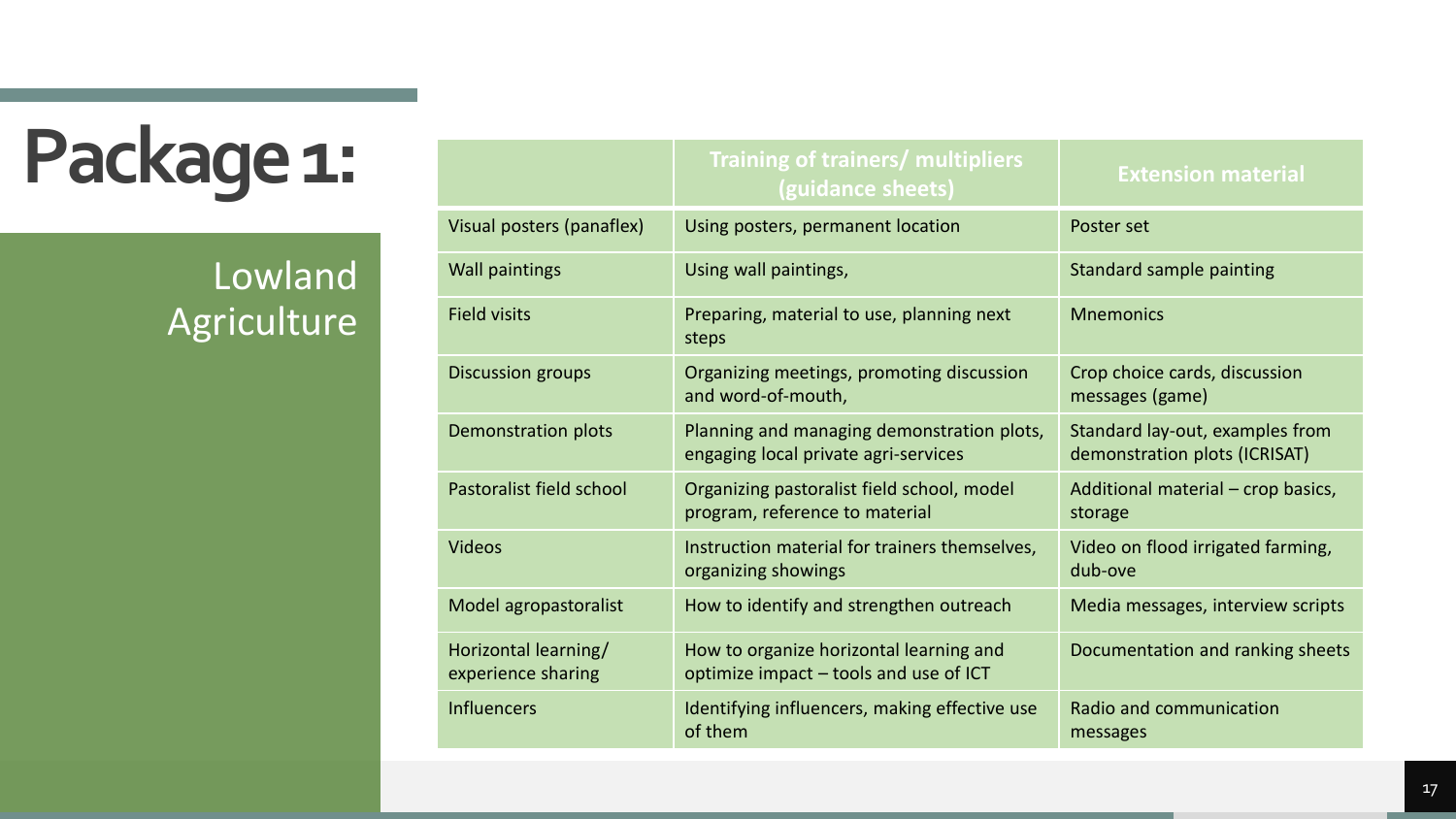# **Package 2:**

Nutrition for pastoralist women

#### **Objective:**

- Understanding importance and basics of good nutrition specific to pastoralist context
- Stimulate basic home health and food practice
- Encourage home vegetables in dry lowlands

#### **Composition:**

| <b>Policy makers note</b>   | Importance of good nutrition and avoiding stunting, key role of women                                                                                                                                                                                                                                                                                   |
|-----------------------------|---------------------------------------------------------------------------------------------------------------------------------------------------------------------------------------------------------------------------------------------------------------------------------------------------------------------------------------------------------|
| <b>Training of trainers</b> | Importance and basics of good nutrition, women sensitive extension strategy<br>(learning by doing), women sensitive approach (raising awareness, importance<br>of interpersonal learning, practicalities of time constraints and pastoralist<br>customs; use of tools); introduction to extension material in this package,<br>work planning and ethics |
| <b>Extension material</b>   | Guidance for trainers/multiplyers $+$ material $-$ see next<br>Make material tablet friendly?                                                                                                                                                                                                                                                           |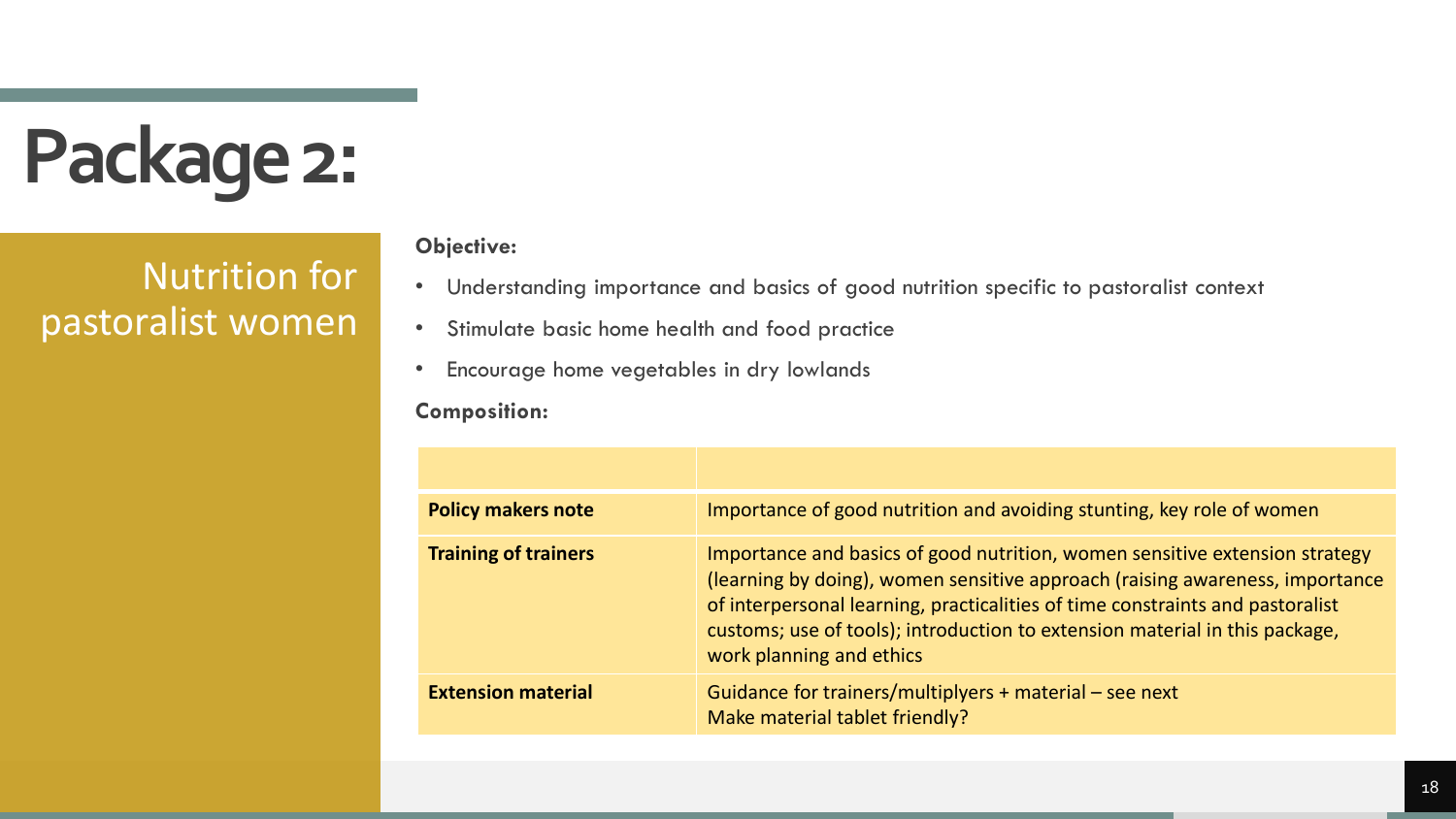# **Package 2:**

### Nutrition for pastoralist women

|                                            | <b>Training of trainers/ multipliers</b><br>(guidance sheets)                                                              | <b>Extension material</b>                                     |
|--------------------------------------------|----------------------------------------------------------------------------------------------------------------------------|---------------------------------------------------------------|
| Radio campaigns                            | Connecting radio message to community<br>discussion                                                                        | Radio messages targetted at men<br>and women                  |
| Posters (panaflex)                         | Using posters, permanent location                                                                                          | Promotional and instructive poster<br>set                     |
| <b>Field visits</b>                        | Engaging men and women, working with<br>women groups, preparing field visits,<br>material to use, planning next steps      | <b>Mnemonics</b>                                              |
| <b>Discussion groups</b>                   | Organizing women meetings, stimulating<br>discussion and word-of-mouth,                                                    | <b>Nutrition cards, discussion</b><br>messages (game)         |
| Games                                      | How to use the game in discussion                                                                                          | Self learning game (rope game)                                |
| School package                             | School package on basics of nutrition and<br>good practice for school garden                                               | School garden plan, promotional<br>and instructive poster set |
| <b>Demonstration fields</b>                | How to set up home garden in dry lowlands,<br>engaging women custodian and schools, how<br>to organize a mini-exhibutation | Learning question (on all steps),                             |
| Horizontal learning/<br>experience sharing | How to organizing women to women<br>exchange in local communities, how to<br>stimulate learning and discussion             | <b>Best practice sheet</b>                                    |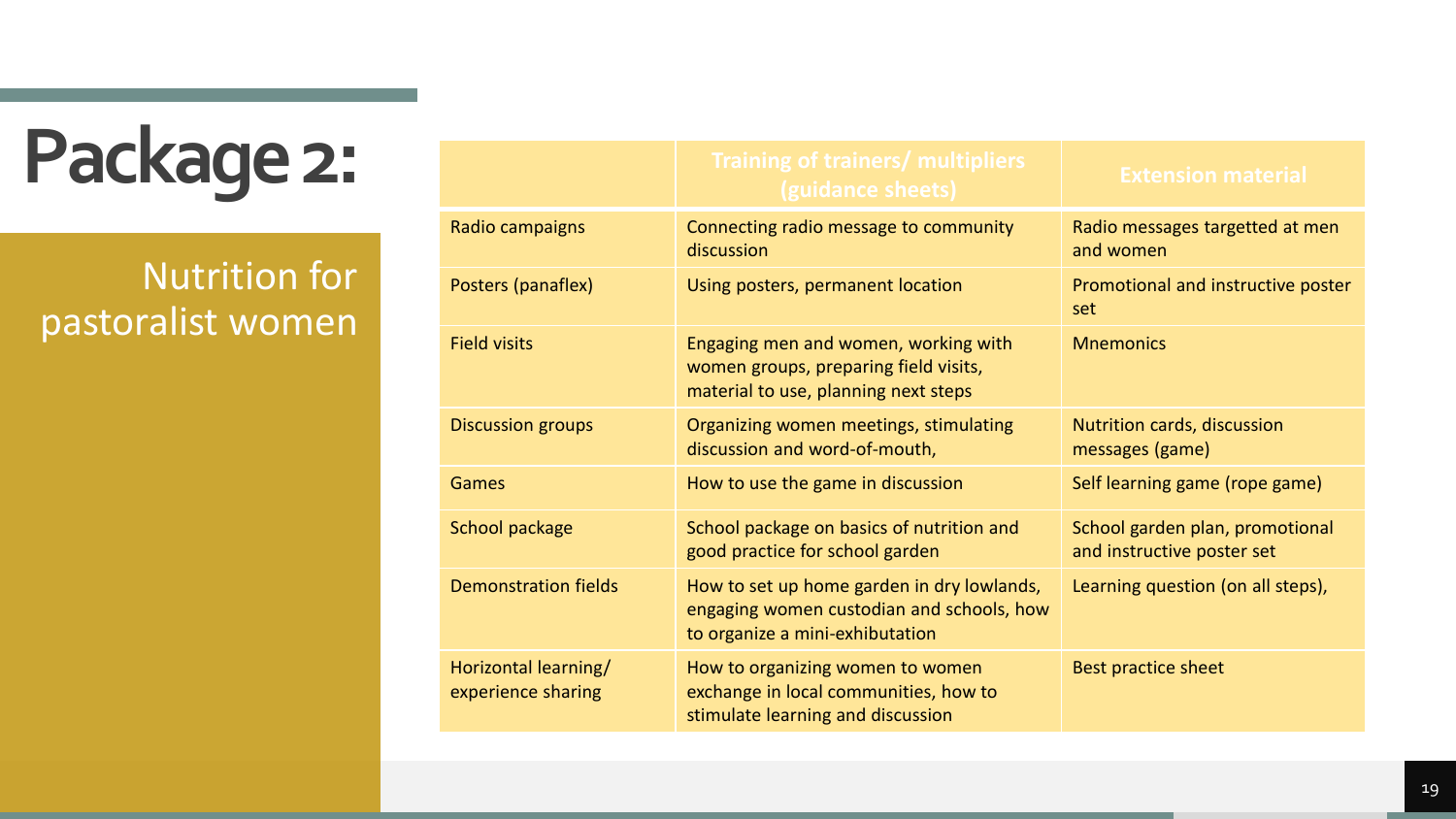## **Whom to target in ToTpart of the package?**

Kebele Agricultural Office Extension



- 3-5 agricultural development experts namely, crop development, animal resource development, natural resource development, and assistant veterinary
	- Support to pastoralist training centers
	- Skill training to pastoralists/semi-pastoralists
	- Conveys extension messages received from wereda
	- Evaluates activities at site each fifty nights
	- Support in the preparation of the business plan for pastoralists/ semi pastoralists
- Constraints: turn-over, mobility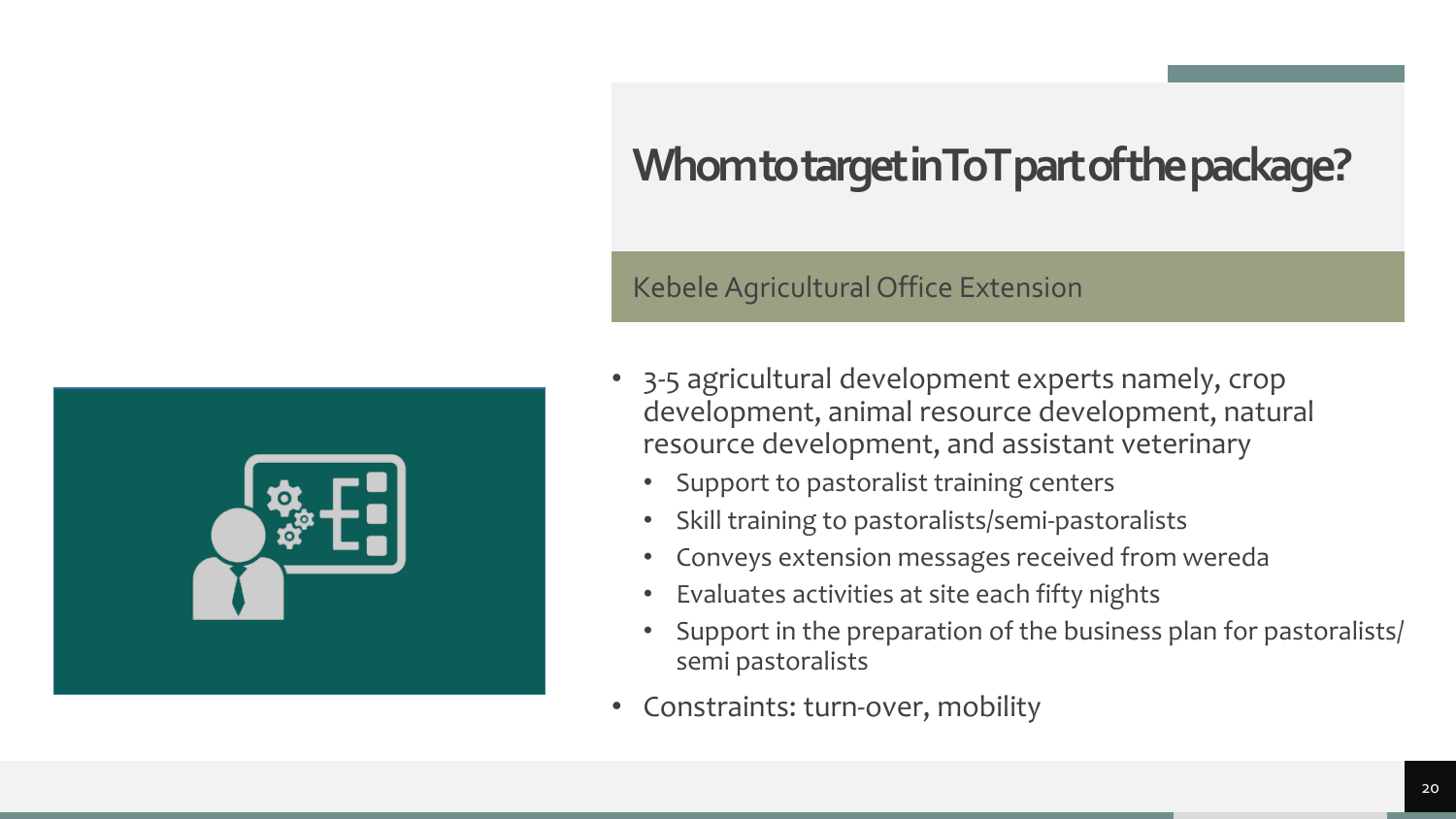

### **Next**

- 1. Confirm with Agricultural Extension Directorate
- 2. Develop packages including using (limited) existing material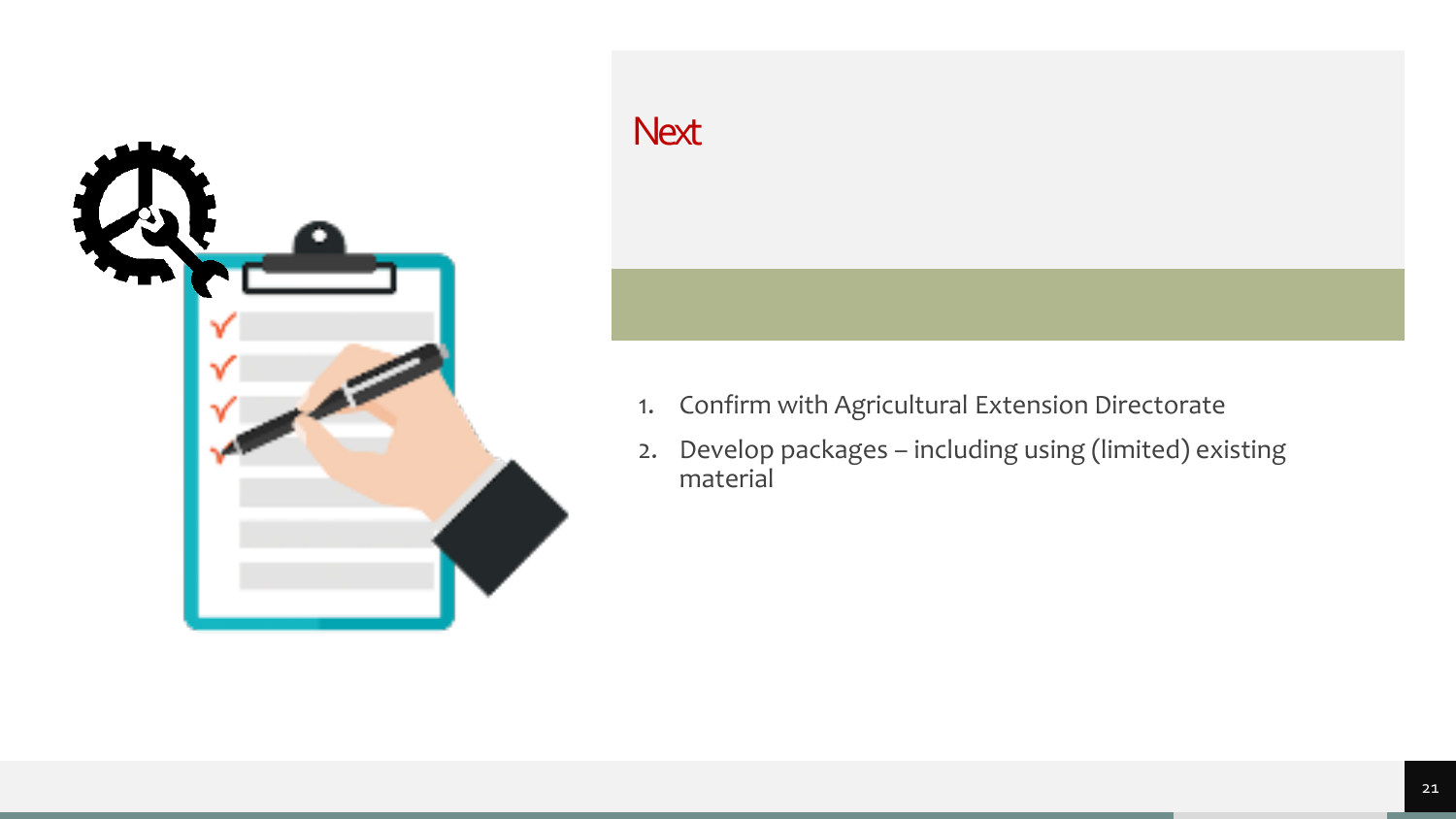

## **Ongoing programmesthat have shown interest to cooperate**

- 1. Lowland Livelihood Resilience Program (LLRP) with the Ministry of Peace
- 2. Regional Pastoral Livelihood Resilience Project (RPLRP)
- 3. National Feed Strategy
- 4. Drought Resilience Sustainable Livelihood Program (DRSLP)
- Lowland Wheat program
- 6. Livestock production package